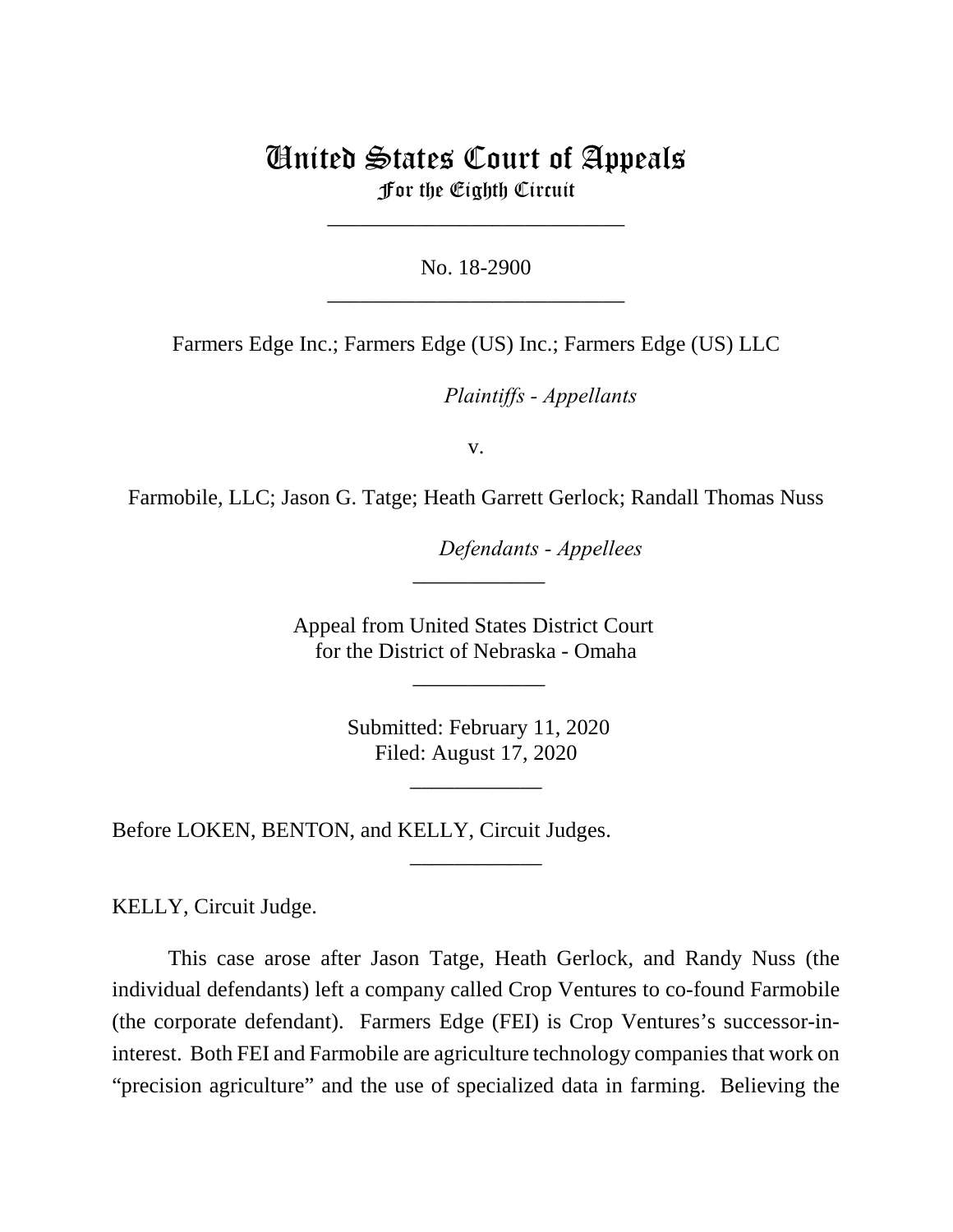individual defendants took proprietary information they developed at Crop Ventures, FEI sued. As relevant here, FEI alleges the individual defendants's behavior constituted a breach of explicit or implicit contracts with the company; that the defendants were obligated to assign to their employer the ownership rights of products they worked to develop; that the individual defendants breached their duty of loyalty to their employer; and that the individual defendants misappropriated trade secrets. The individual defendants filed counterclaims. On cross-motions for summary judgment, the district court $^1$  denied in full FEI's motion, and granted in part and denied in part Farmobile's motion. Only FEI appeals, and we affirm.

## **I.**

We review the district court's grant of summary judgment de novo. See Torgerson v. City of Rochester, 643 F.3d 1031, 1042 (8th Cir. 2011) (en banc). We view all facts in the light most favorable to the non-moving party. Id. We affirm if the "movant shows that there is no genuine dispute as to any material fact and the movant is entitled to judgment as a matter of law." Fed. R. Civ. P. 56(a).

Each of the individual defendants previously worked for Crop Ventures. Tatge was president of Crop Ventures from April to July 2013. He is a co-founder and CEO of Farmobile. Gerlock was an executive vice president of Crop Ventures, and also worked for Crop Ventures as an independent contractor. Gerlock is Farmobile's Director of Products. Nuss worked for Crop Ventures as an independent contractor from April 2012 to August 2012. Later, he was a full-time employee of Crop Ventures from October 2012 to July 2013. Nuss is also a co-founder of Farmobile and its Director of Engineering.

<sup>&</sup>lt;sup>1</sup>The Honorable Joseph F. Battalion, United States District Judge for the District of Nebraska.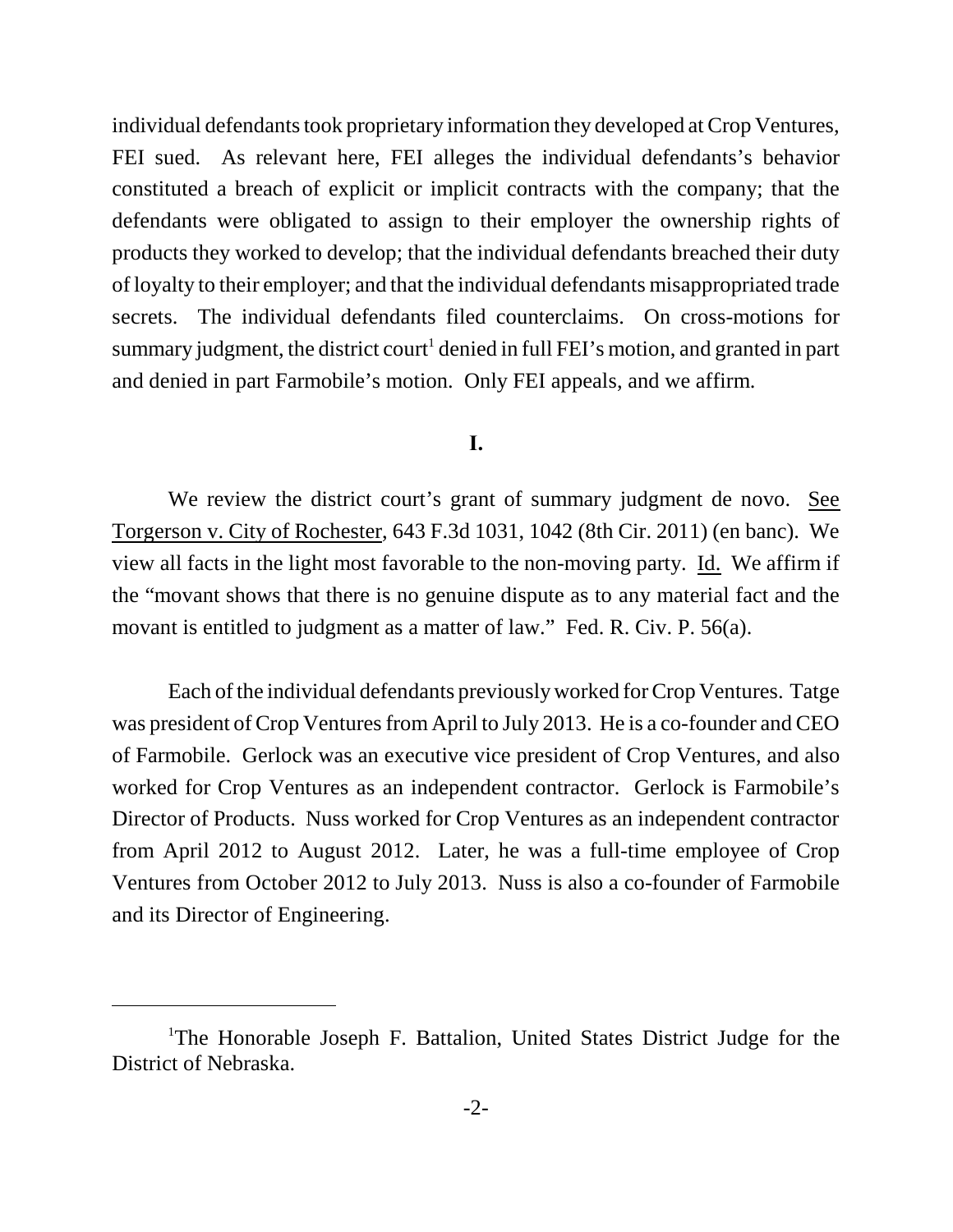All three individual defendants left Crop Ventures in July 2013. By September 2013, they had founded Farmobile. They also filed two U.S. Provisional Patent Applications that month. In April 2015, they filed a Canadian Patent Application. In June 2016, FEI filed the operative First Amended Complaint in federal district court. As relevant here, the court denied FEI's motion for summary judgment, and in this appeal, FEI alleges a series of errors by the district court. We address each in turn.

### **A. Contract Claims**

 We first address FEI's argument that the district court erred by concluding that none of the individual defendants breached an express or implied contract. FEI asserts that Nuss had an express contract with Crop Ventures. In the alternative, FEI contends that Nuss, Gerlock and Tatge had implied contracts with Crop Ventures. FEI alleges that each defendant breached his contract by failing to keep confidential Crop Ventures's allegedly proprietary information. The individual defendants counter that their relationships with Crop Ventures were not governed by any contract, express or implied.

#### **1. Express Contract**

Before Nuss joined Crop Ventures as an independent contractor in April 2012, he signed an agreement with the company (the April 2012 Agreement). The April 2012 Agreement is titled, "Confidentiality and Non-Competition Agreement," and the introductory clause states, "THE AGREEMENT is made as of Monday, April 30, 2012 between Crop Ventures, Inc. ('Company') and Randy Nuss ('Contractor.')." Nuss did not sign another agreement when he rejoined Crop Ventures as a full-time employee in October 2012. The April 2012 Agreement has clauses concerning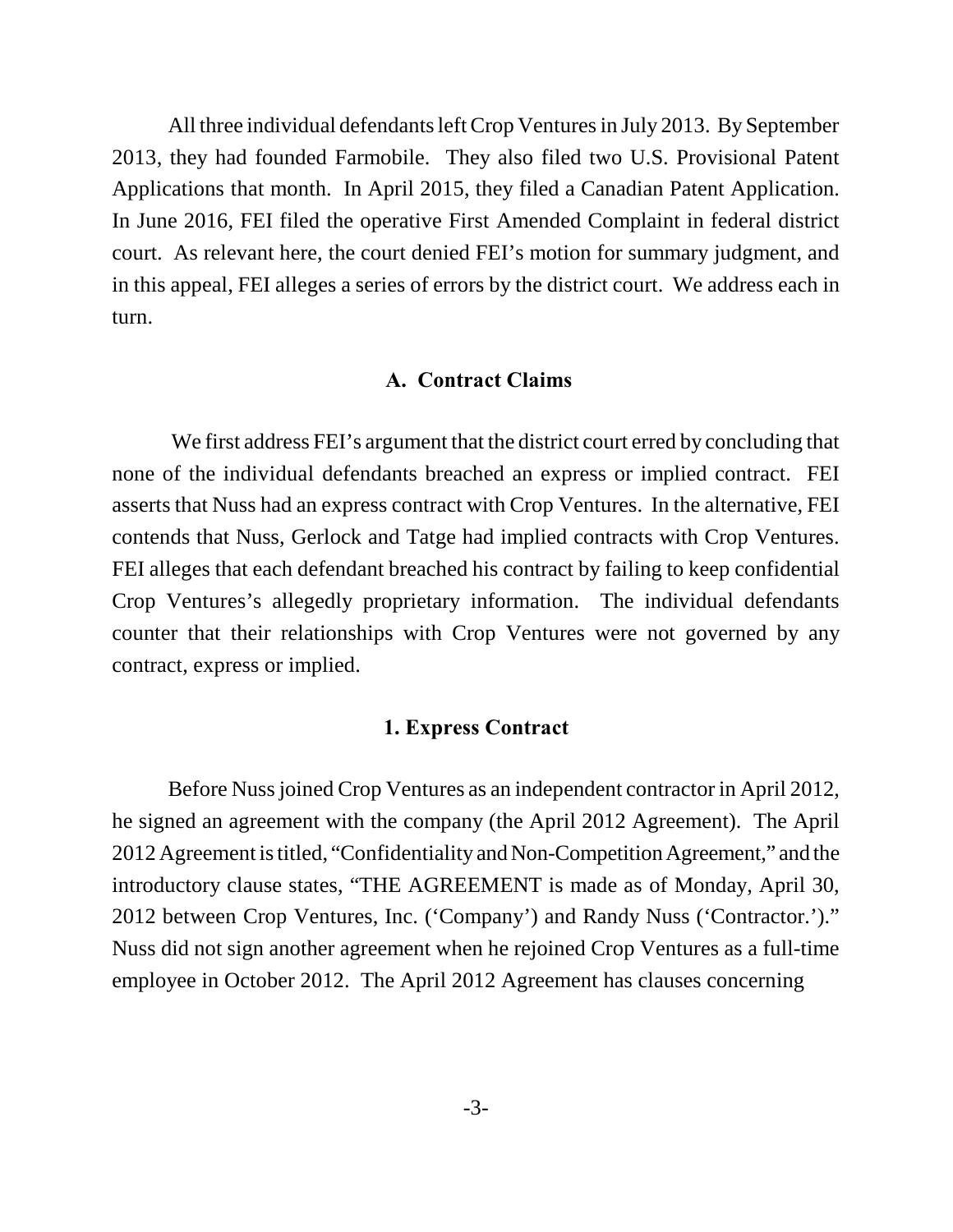intellectual property, nonsolicitation, and nondisclosure of confidential information. Another clause states the agreement is not intended to operate as an employment contract.

FEI argues the April 2012 Agreement continued to bind Nuss after his time as an independent contractor ended in August 2012, and that Nuss breached it by using at Farmobile certain information that FEI says is their confidential, proprietary information. But FEI presented no evidence indicating the April 2012 Agreement continued to apply after Nuss left the company for the first time in August 2012. The April 2012 Agreement specifically refers to Nuss as a "contractor," and FEI concedes that Nuss had no role at the company after his term as an independent contractor and before he returned two months later as a full-time employee. There is nothing in the April 2012 Agreement stating it would come back into effect if Nuss rejoined the company. Nor is there evidence the parties intended for the April 2012 Agreement to govern Nuss's later employment. Without any textual support in the April 2012 Agreement, or evidence that the parties intended for the April 2012 Agreement to apply when Nuss returned to Crop Ventures as an employee in October 2012, FEI's argument fails. Because no contract bound the parties during Nuss's term of employment, Nuss was not in breach of an explicit contract.

## **2. Implied Contract**

In the alternative, FEI argues that Gerlock and Tatge worked under an implied contract while at Crop Ventures, and that an implied contract also governed Nuss's employment at Crop Ventures after October 2012. FEI alleges all three individual defendants breached their implied contracts by failing to assign to FEI the ownership rights of the products they later sought to patent at Farmobile.

An implied contract is "an agreement 'implied in fact,' founded upon a meeting of minds, which, although not embodied in an express contract, is inferred, as a fact,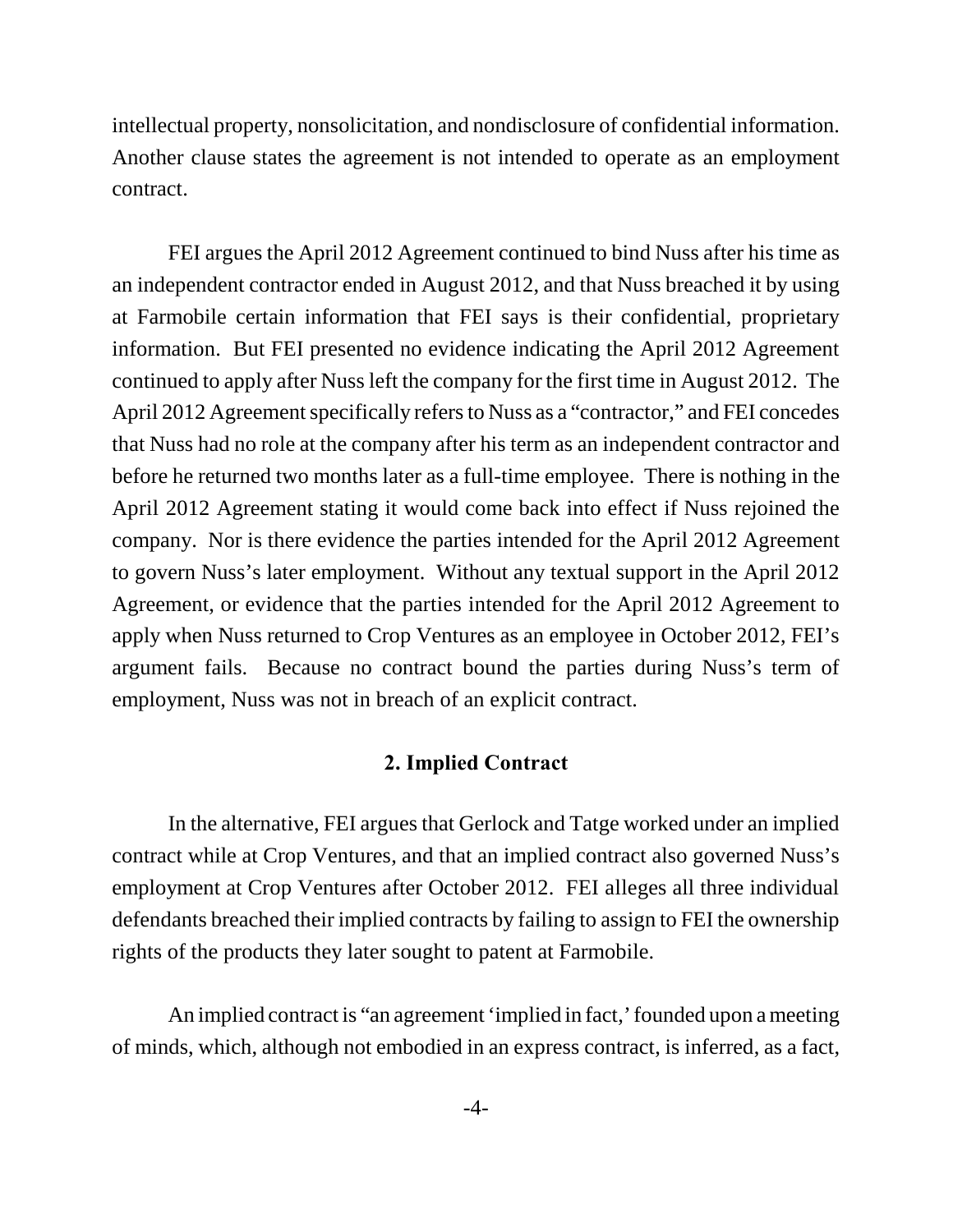from conduct of the parties showing, in light of the surrounding circumstances, their tacit understanding." Baltimore & O.R. Co. v. United States, 261 U.S. 592, 597 (1923). We apply state-law principles of contract formation to determine whether an implied contract existed. See Teets v. Chromalloy Gas Turbine Corp., 83 F.3d 403, 407 (Fed. Cir. 1996) (citing Erie R.R. v. Tompkins, 304 U.S. 64 (1938)). In Nebraska, an implied contract arises "where the intention of the parties is not expressed in writing but where the circumstances are such as to show a mutual intent to contract." Armstrong v. Clarkson Coll., 901 N.W.2d 1, 17 (Neb. 2017).

Generally, "an individual owns the patent rights to the subject matter of which he is an inventor, even though he conceived it or reduced it to practice in the course of his employment." Banks v. Unisys Corp., 228 F.3d 1357, 1359 (Fed. Cir. 2000). However, there are two exceptions that might assign ownership to the employer instead. First, "an employer owns an employee's invention if the employee is a party to an express contract to that effect." Id. However, as discussed, Nuss was not working under an express contract, and FEI does not appeal the district court's determination that Gerlock and Tatge also did not have express employment contracts.

The second exception is that when an employee is "hired to invent something or solve a particular problem, the property of the invention related to this effort may belong to the employer." Id. FEI argues each individual defendant was hired to invent the products they worked on, which created an implied contract to assign ownership of the products to the employer. In the hired-to-invent context, courts "must examine the employment relationship at the time of the inventive work to determine if the parties entered an implied-in-fact contract to assign patent rights." Teets, 83 F.3d at 407. The specific question is "whether the employee received an assignment on this occasion to invent." Id. at 409.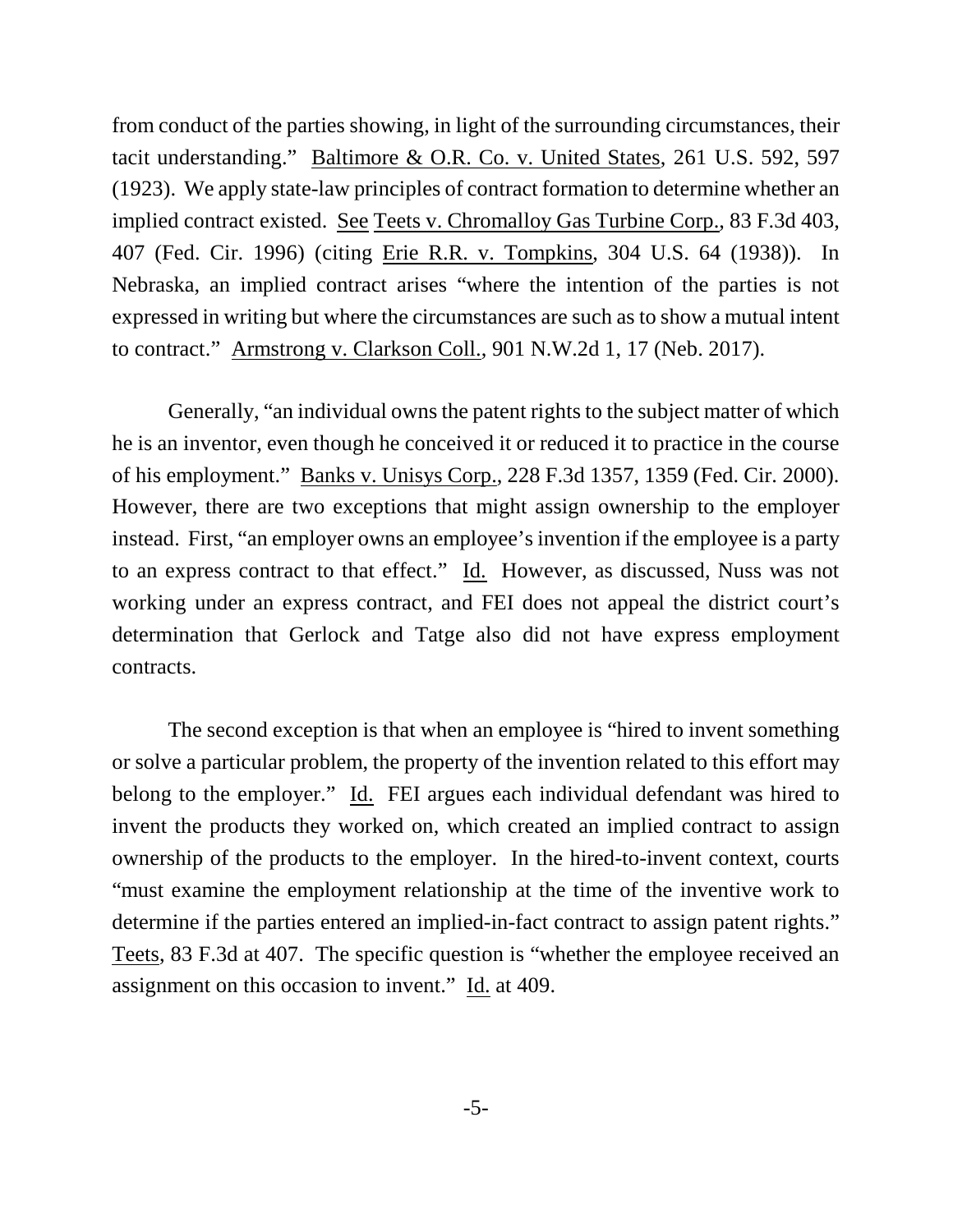To prevail on its hired-to-invent theory based on an implied contract, FEI must show that the employees were given a certain amount of specific direction from their employer. See, e.g., Shook v. United States, 238 F.2d 952, 954 (6th Cir. 1956) ("When an employee is hired to devote his efforts to a particular problem, to conduct experiments for a specifically assigned purpose, and an invention results from the results of that work, it belongs to the employer."); Skycam LLC v. Bennett, 900 F. Supp. 2d 1264, 1276 (N.D. Okla. 2012) ("The primary factor courts consider in determining whether an employed to invent agreement exists is the specificity of the task assigned to the employee.").

FEI has not pointed to evidence in the record that Nuss, Gerlock, and Tatge "received an assignment on this occasion to invent." See Teets, 83 F.3d at 409. And FEI has not shown there was a meeting of the minds sufficient to form an implied contract. Teets, on which FEI relies, is inapposite. There, Teets was "specifically directed" to develop a particular product. Id. at 408. The court concluded that, "[h]aving directed Teets to that task, compensated him for his efforts, paid for the refinement of the process, and paid for the patent protection, [the employer] owns the patent rights in the [product]." Id. FEI has not shown that any of the individual defendants was similarly "specifically directed" during their product-development process, so no implied contracts were created under the hired-to-invent doctrine.

#### **B. Duty of Loyalty**

FEI next argues the district court erred by concluding the individual defendants did not breach their duty of loyalty to their employer. Under Nebraska law, an employee has a duty of loyalty to their employer whether or not they have signed a covenant not to compete or a non-solicitation agreement. West Plains, LLC v. Retzlaff Grain Co., 870 F.3d 774, 786 (8th Cir. 2017). An employee owes this duty during the course of employment. Id. To be liable for a breach of this duty, the employee's "disloyal conduct must be so harmful as to substantially hinder the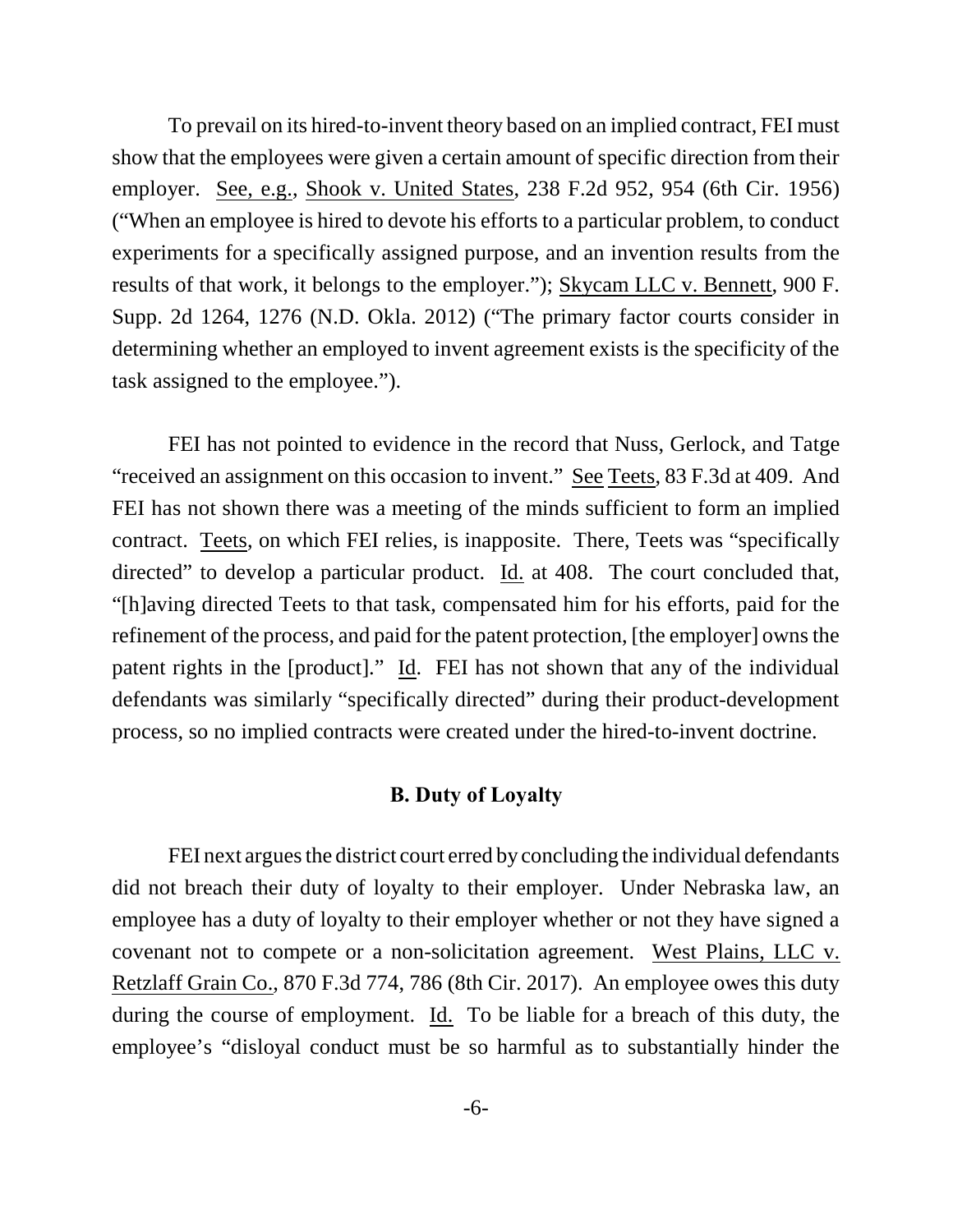employer in the continuation of his business." Id. (cleaned up). "Such conduct might include soliciting customers of the employer or forming one's own competing business while still working for the employer." Id.

But an employee has a right to "make preparations to enter into competition with" their former employer. Cudahy Co. v. Am. Labs., Inc., 313 F. Supp. 1339, 1346 (D. Neb. 1970). The law generally favors competition, and so requires "something more than preparation" on the part of the employee. Id. Courts consider whether the employee's actions "substantially hinder the employer in the continuation of his business." Id.

FEI relies on West Plains to support its argument that the individual defendants breached their duty of loyalty. In that case, we upheld a jury verdict for breach of the duty of loyalty where the employees offered insider information to a competitor of their employer, and then resigned en masse to ensure their customers would follow them from their employer to the competitor. West Plains, 870 F.3d at 786–87. Seven employees were in breach of an agreement with their employer governing confidentiality and consulting, and four were paid for their work with the competitor while still employed by West Plains. Id.

FEI does not point to any evidence showing the individual defendants breached their duty of loyalty to Crop Ventures. Although FEI relies on West Plains, Nuss, Gerlock, and Tatge's actions do not compare to the behavior of the defendants in that case. For example, FEI does not argue Tatge, Gerlock, or Nuss solicited Crop Ventures's competitors with insider information. Farmobile did not even exist when the three left Crop Ventures, so unlike the West Plains defendants, the individual defendants here could not have been paid by both companies at the same time. We agree with the district court that FEI failed to show the individual defendants breached their duty of loyalty to their employer.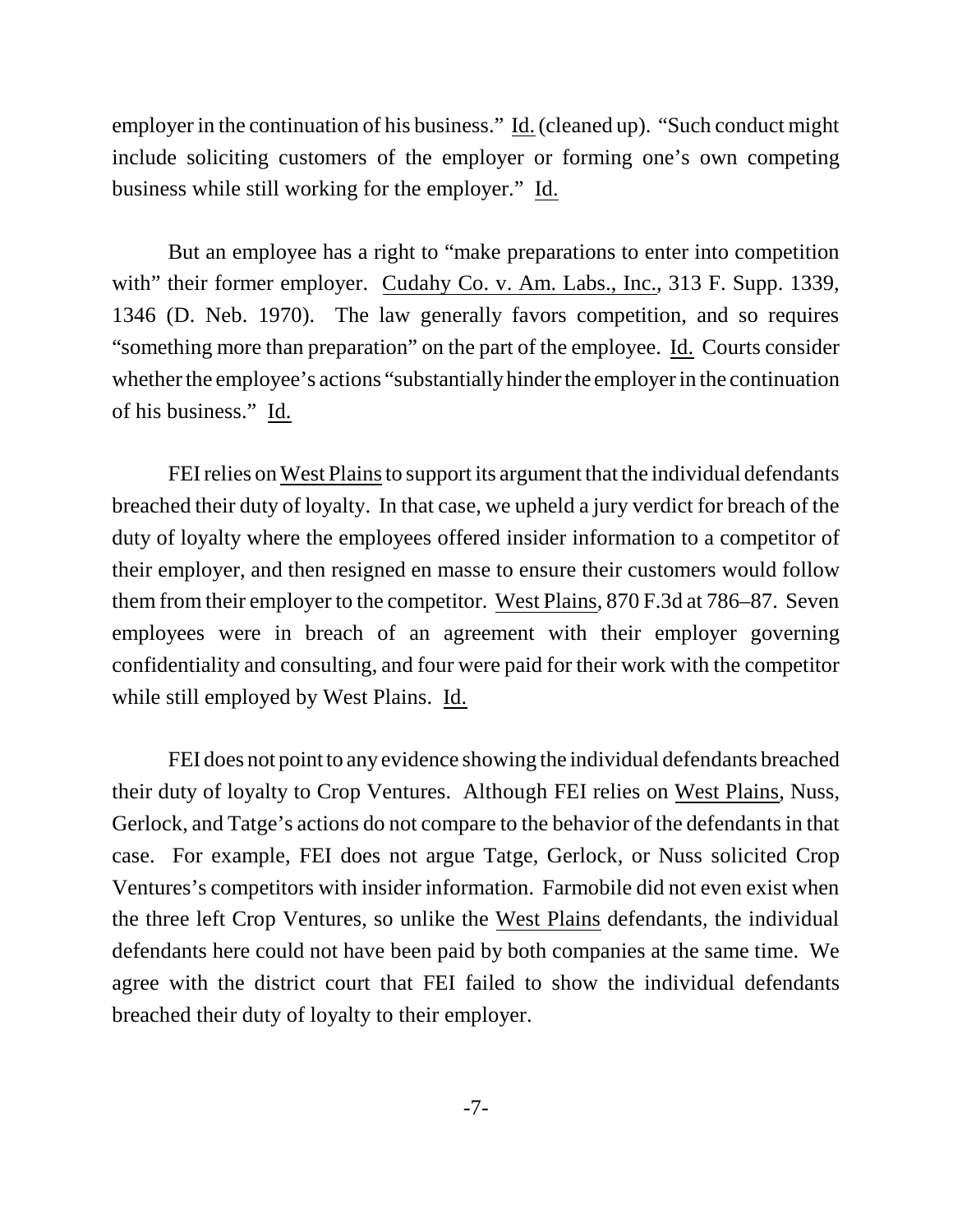## **C. Trade Secrets**

FEI argues that the district court erred by concluding the defendants did not misappropriate trade secrets within the meaning of the Nebraska Trade Secrets Act (NTSA) or the federal Defend Trade Secrets Act (DTSA). The individual defendants argue that FEI cannot maintain a claim for misappropriation because the alleged trade secret was not protectable within the meaning of these statutes.

The NTSA defines a "trade secret" as

information, including, but not limited to, a drawing, formula, pattern, compilation, program, device, method, technique, code, or process that: (a) Derives independent economic value, actual or potential, from not being known to, and not being ascertainable by proper means by, other persons who can obtain economic value from its disclosure or use; and

(b) Is the subject of efforts that are reasonable under the circumstances to maintain its secrecy.

Neb. Rev. Stat. § 87-502(4). The DTSA uses a similar definition of trade secrets, identifying "all forms and types of financial, business, scientific, technical, economic, or engineering information . . . ." 18 U.S.C. § 1839(3). Similar to the NTSA, the DTSA provides that "such information only qualifies as a trade secret if the owner has 'taken reasonable measures to keep such information secret' and the information has economic value." CMI Roadbuilding, Inc. v. Iowa Parts, Inc., 920 F.3d 560, 564 (8th Cir. 2019) (quoting 18 U.S.C. § 1839(3)).

The district court concluded Crop Ventures did not take reasonable efforts to maintain the secrecy of the information it alleges was a trade secret. Crop Ventures shared the information with a third-party contractor without a confidentiality agreement and without other policies or practices for safeguarding secrets. The district court concluded this information was therefore not protected under the NTSA or DTSA.